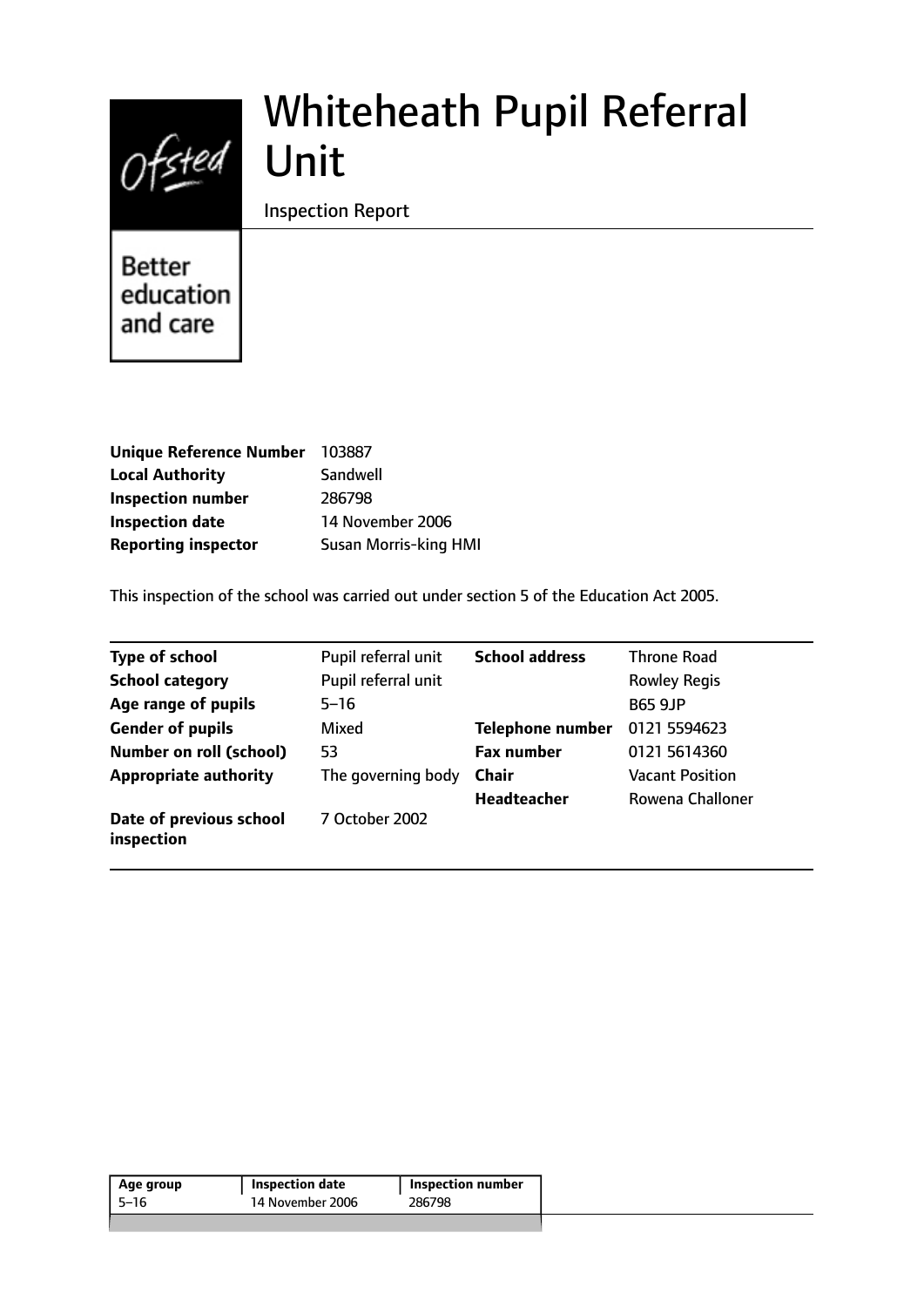© Crown copyright 2006

Website: www.ofsted.gov.uk

This document may be reproduced in whole or in part for non-commercial educational purposes, provided that the information quoted is reproduced without adaptation and the source and date of publication are stated.

Further copies of this report are obtainable from the school. Under the Education Act 2005, the school must provide a copy of this report free of charge to certain categories of people. A charge not exceeding the full cost of reproduction may be made for any other copies supplied.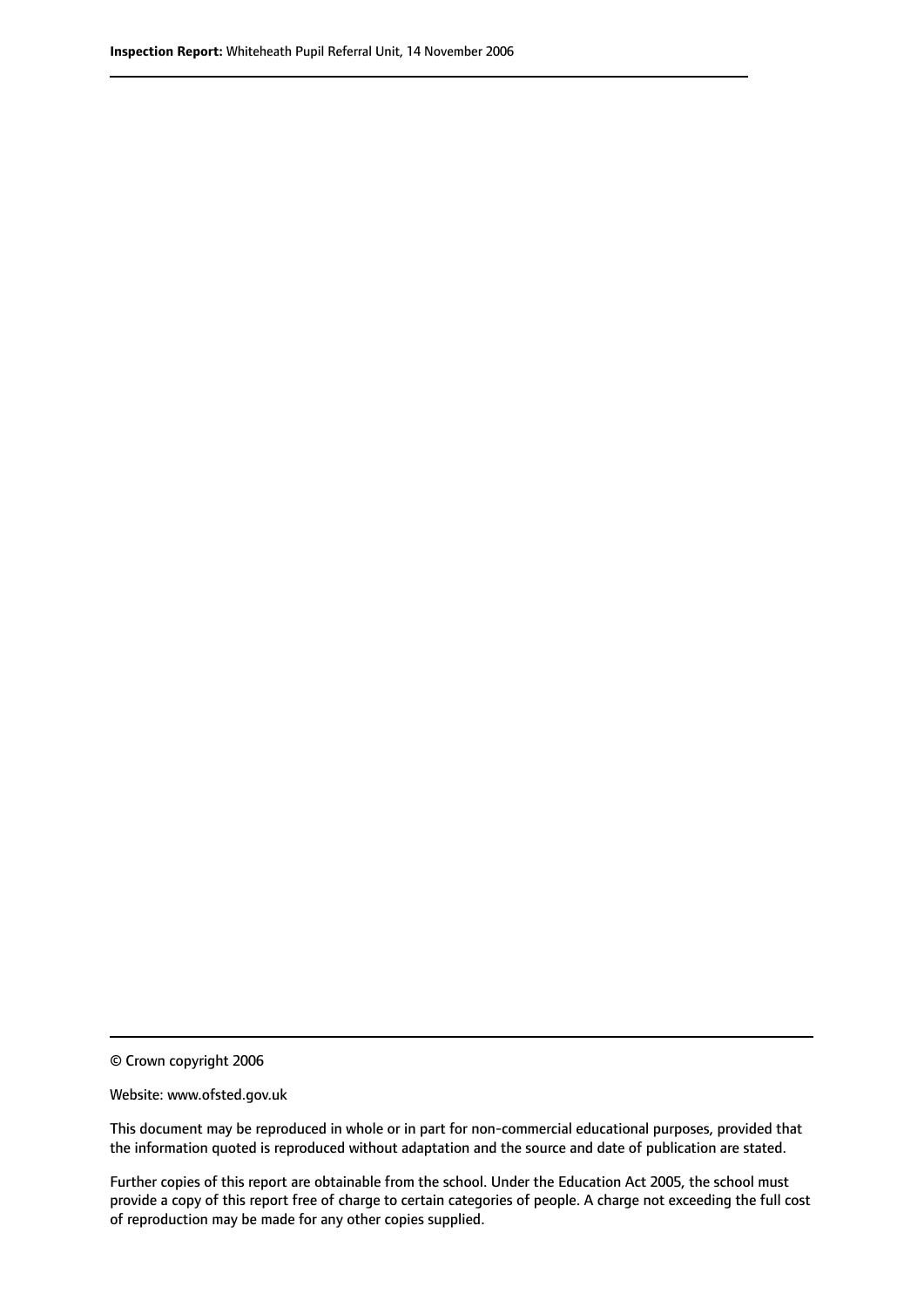# **Introduction**

The inspection was carried out by one of Her Majesty's Inspectors.

#### **Description of the school**

Whiteheath Education Centre consists of three parts: a centre which about 25 pupils attend at any one time, a home tuition service and a class at Sandwell Hospital. The hospital class caters for any school age pupils who are well enough to be taught, including those who are regularly admitted for short periods. Pupils receive home tuition because they are unable to attend school for medical reasons; these may be physical, psychological, or psychiatric. Primary age pupils are then, unusually, able to be reintegrated into mainstream schools. Where older pupils' needs are likely to require more long term specialist attention, they usually attend the main centre after a short period of home tuition. Some secondary-aged pupils are educated at the centre for several years. A significant number of pupils spend the whole of Key Stage 4 at the centre. One pupil has a statement of special educational need. Many pupils have been assessed by the Community and Adolescent Mental Health Service (CAMHS). Almost all of the pupils are White British.

The headteacher has been acting head for the last year; the other senior leaders have also been in acting positions. All have been appointed to their substantive positions during the last month.

#### **Key for inspection grades**

| Grade 1 | Outstanding  |
|---------|--------------|
| Grade 2 | Good         |
| Grade 3 | Satisfactory |
| Grade 4 | Inadequate   |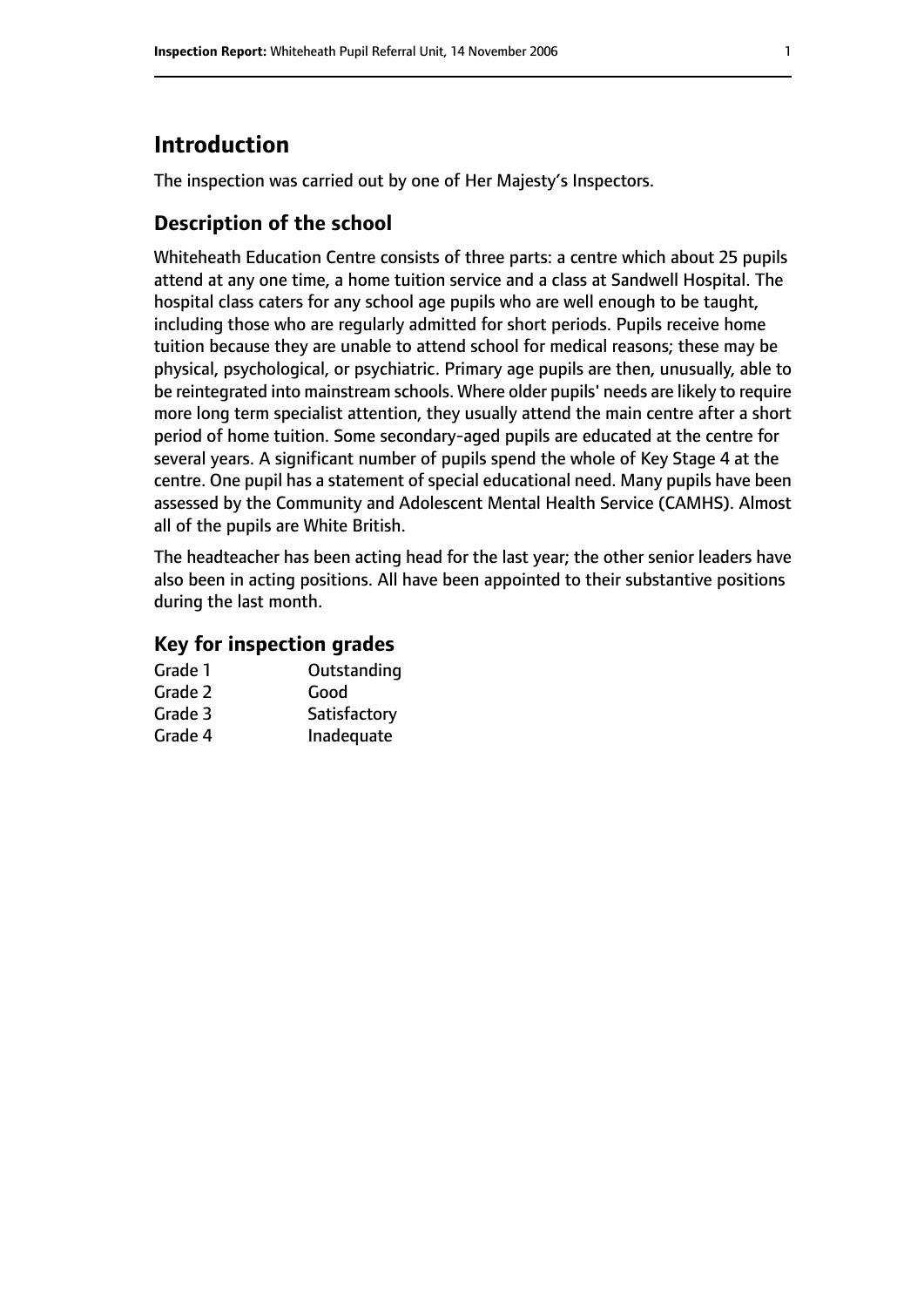# **Overall effectiveness of the school**

#### **Grade: 2**

Whiteheath Education Centre provides a good quality education which is poised to be outstanding. Pupils' views of their education are overwhelmingly positive. They speak warmly of the excellent care they receive from the staff, and how this makes them able to regain their confidence and achieve academic success. In this nurturing environment, most pupils make outstanding progress with their social and emotional development. The management and leadership of the centre are good and the leaders are highly dedicated to ensuring that pupils are enabled to be successful. Careful, well-structured steps allow many pupils to graduate rapidly from a programme of part-time home tuition to full-time education at the main centre. Many pupils who have had very poor attendance at their previous school achieve over 90% attendance at the centre despite their often complex health difficulties. They greatly enjoy the wide range of enrichment activities available to them. All pupils who are well enough take part in work experience in Year 11 and almost all go on to education, training or work at the end of their time at Whiteheath. Parents appreciate the chance that their children are given to get their education back on track. The centre has forged excellent partnerships with a range of agencies and these greatly enrich the pupils' educational experiences and strengthen the care and support they receive.

The standards attained by pupils who attend the centre are below average overall, although some pupils each year attain standards which are in line with, or above, the national average for their age. Pupils' attainment prior to attending Whiteheath or receiving home tuition has often been affected by periods of absence from school as well as by anxiety and a lack of confidence. Nevertheless, a highly supportive environment and good teaching allows pupils to make good progress from their starting points. Pupils' achievement in their academic work is good, for some outstanding and never less than satisfactory. Standards reached by the pupils who attend the hospital class are dependent on their prior attainment as they attend the class for only short or intermittent periods of time. However, the supportive and carefully planned teaching helps to ensure that they do not fall behind as well as helping them to cope emotionally with being in hospital.

Teaching is good and promotes pupils' learning skills well. An appropriate balance is usually reached between challenging pupils and supporting them, which helps them to feel confident enough to gain new skills. High expectations are coupled with help given at the right time so that pupils have to try to be more independent and to think for themselves. Occasionally pupils are not helped enough to expand their answers, which limits the development of their understanding. Pupils' work is regularly assessed, but they are not always clear about their targets and what they have to do to improve. Moreover, although teachers record how well pupils are doing, this is not gathered together systematically enough to sufficiently inform the leadership team and tutors how well pupils are achieving across the curriculum. The curriculum offers pupils a suitable range of subjects and a very good selection of enrichment activities, which many are keen to take up.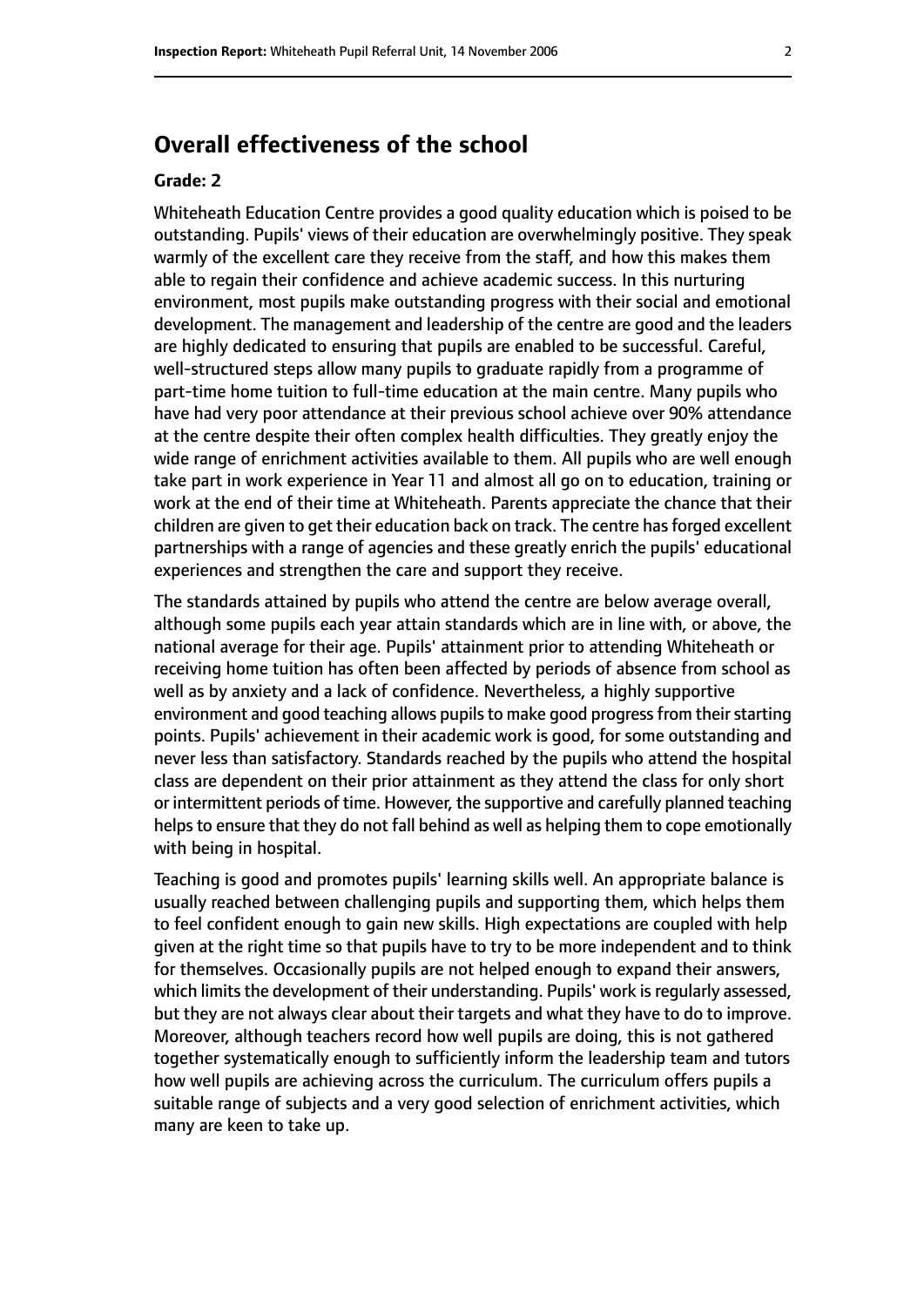The headteacher has a clear vision for the educational experience she wants pupils to receive and a very good understanding of their needs. She is rightly ambitious for the centre to become outstanding in all aspects. During her short time in post, as well as in her acting capacity, she has developed important aspects of the centre's work and she has gained a very good understanding of the effectiveness of the home tuition service and hospital class. Together with the senior team, she has begun to improve systems for the monitoring of crucial aspects of the centre's work, such as the progress which pupils make. The senior team understands the need to ensure that the information gained from this monitoring is evaluated thoroughly and used more rigorously so that it leads to improvement wherever necessary. Capacity to improve further is good.

#### **What the school should do to improve further**

- Develop a robust system to track the pupils' progress in each curriculum area, set challenging targets and quickly notice and act upon any underachievement.
- Consistently share assessment and target setting information with pupils to help them to take more responsibility for their own progress.
- Ensure that monitoring activities are carefully evaluated and rigorously used to promote further improvement.

# **Achievement and standards**

#### **Grade: 2**

The needs and prior attainment of the pupils vary from year group to year group and consequently so do the standards attained at the end of Key Stages 3 and 4. However, overall standards are below average. Pupils have often missed significant amounts of their schooling prior to attending the centre and therefore they have made less progress by their time of entry than they should. Nevertheless, despite standards being below average, a significant number of pupils achieve creditable results and worthwhile qualifications. In the tests at the end of Key Stage 3 in 2006, five of the eight pupils in Year 9 gained standards which were in line with provisional national averages in English, mathematics and science. Of these, three attained above average results in English and mathematics, and one did so in science. Ten pupils completed Year 11 at the centre or on home tuition in 2006. Pupils gained between one and seven GCSE or Entry Level qualifications. One pupil gained 5 A\*-C grades and three others gained at least 5 A\*-G grades.

The results in the Key Stage 3 tests and GCSE examinations represent good progress overall for the pupils, given their complex needs and prior attainment. They are able to achieve these results because the centre enables them to make such significant progress with their personal development.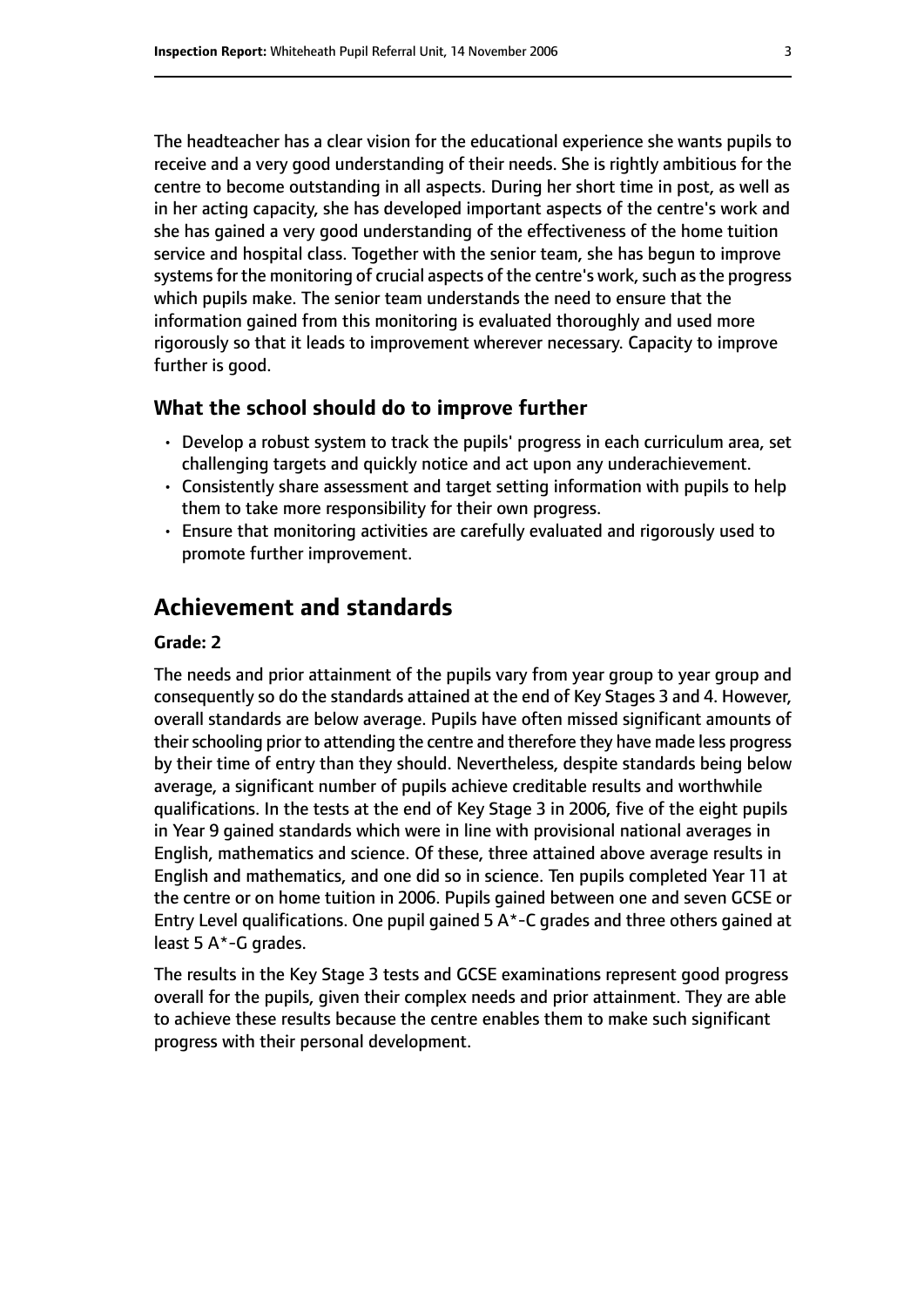# **Personal development and well-being**

#### **Grade: 1**

The pupils' outstanding personal development and well-being reflect the superb levels of care and support for each individual. The relationships of pupils with one another and with adults are excellent. When asked to identify the most positive aspect of their school, several pupils simultaneously said 'the teachers'; one added, 'they would do anything for you'. Because pupils feel so well supported, they begin to grow in confidence from the time they start home tuition, and this continues when they join the centre. As a result, many attempt activities they have never tried before, such as a recent outdoor activities trip to Wales, where pupils worked in teams, supported each other, and coped very well with being away from home. Pupils take responsibility for each other very well; for example, established pupils become 'buddies' for new pupils. Because pupils feel so safe and secure and enjoy their learning so much, their attendance improves enormously. Many are reluctant to join in with physical activity but the range of activities such as walking, dance, archery and fencing leads pupils to become involved and interested; this in turn helps them to develop a secure understanding of how to stay fit and healthy. The centre recently gained the National Healthy Schools Gold Award. Through a good range of charitable events, combined with the ways in which pupils take responsibility in the centre, they make an excellent contribution to the community. Pupils' moral and social development is excellent, and their spiritual and cultural development is good. Work experience and work-related learning prepare pupils well for life beyond school.

# **Quality of provision**

#### **Teaching and learning**

#### **Grade: 2**

Teaching is good. Teachers are good at focusing on pupils' strengths in lessons and encouraging them to try new experiences, such as through the activities afternoons. The headteacher's observations indicate that she is aware of the strengths in teaching and the areas which need to be developed. She has begun to take steps to even out some variability, with the aim of ensuring that all teaching is as good as the best. The best marking, for example in information and communication technology (ICT) and English, gives pupils clear guidance about what they need to do to improve as well as what they have done well but this is not sufficiently widespread. The centre displays some excellent examples of pupils' artwork and work from other subjects, and celebrates achievement through the use of annotated photographs. Classroom environments are less vibrant and tend to lack learning prompts such as key vocabulary. The hospital classroom is bright and welcoming and arranged sensitively to take account of the wide age range which is taught.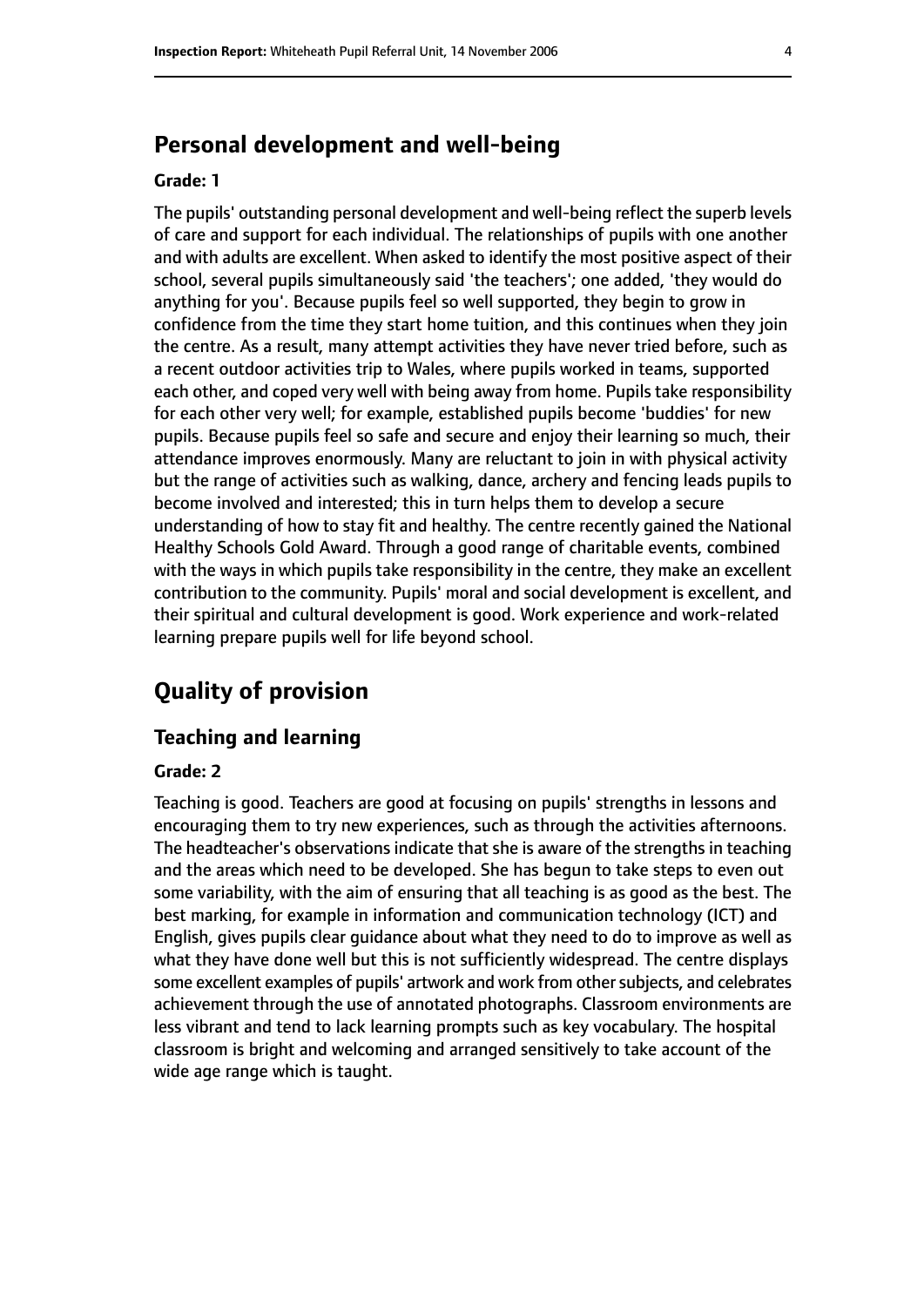#### **Curriculum and other activities**

#### **Grade: 2**

The centre plans the good curriculum carefully to balance the need for pupils to gain relevant qualifications with the need to allow them to develop socially and emotionally. Pupils are very enthusiastic about their experiences in music and in art and produce work of a good, and sometimes excellent, standard. The newly developed curriculum for ICT is starting to improve pupils' skills and is enabling them to study for appropriate accreditation. At Key Stage 4, pupils can select from a suitable range of options as well as taking English, mathematics and science at GCSE or entry level. An activities afternoon each week includes varied choices such as dance, walking, cookery, 'holiday Spanish' and Indian hand painting. The curriculum gives pupils a very good range of enrichment opportunities which helps to ensure that they are interested and engaged, such as theatre visits, outdoor activities, a trip to London, creating a radio broadcast, and entering a poetry competition. Pupils receiving home tuition are taught by subject specialists whenever this is appropriate for their needs. The hospital curriculum is well matched to pupils' ages and stages of development, and communication with the pupils' schools is good. The headteacher and local authority have rightly identified the need to increase the amount of teaching time which is offered to pupils, and to extend the number of opportunities for physical activity, which are currently too limited.

#### **Care, guidance and support**

#### **Grade: 2**

Care, guidance and support are good. Relationships between staff and pupils are very strong; staff have a very good knowledge of the pupils' emotional and social needs which they use well to ensure an excellent standard of care. A counsellor visits the school on a weekly basis and pupils value this support. A good range of outside agencies works with the centre, such as the school nurse, CAMHS, and an education welfare officer. Careers guidance and work experience help pupils to make suitable choices about what to do next. Risk assessments are thorough and procedures for safeguarding pupils meet government requirements. A tutor system ensures that all pupils, including those who receive home tuition, have a member of staff who is responsible for overseeing their welfare. The academic guidance which pupils receive is more variable. At its best, pupils understand what their target is for a particular subject or examination course and what they have to do to achieve it, but this is not sufficiently consistent.

## **Leadership and management**

#### **Grade: 2**

Good leadership and management by the headteacher and the senior team through a period of some uncertainty have enabled the centre's high standards to be maintained and pupils to gain a positive educational experience. Now that the senior team's positions have become substantive, they are able to plan for the next steps they need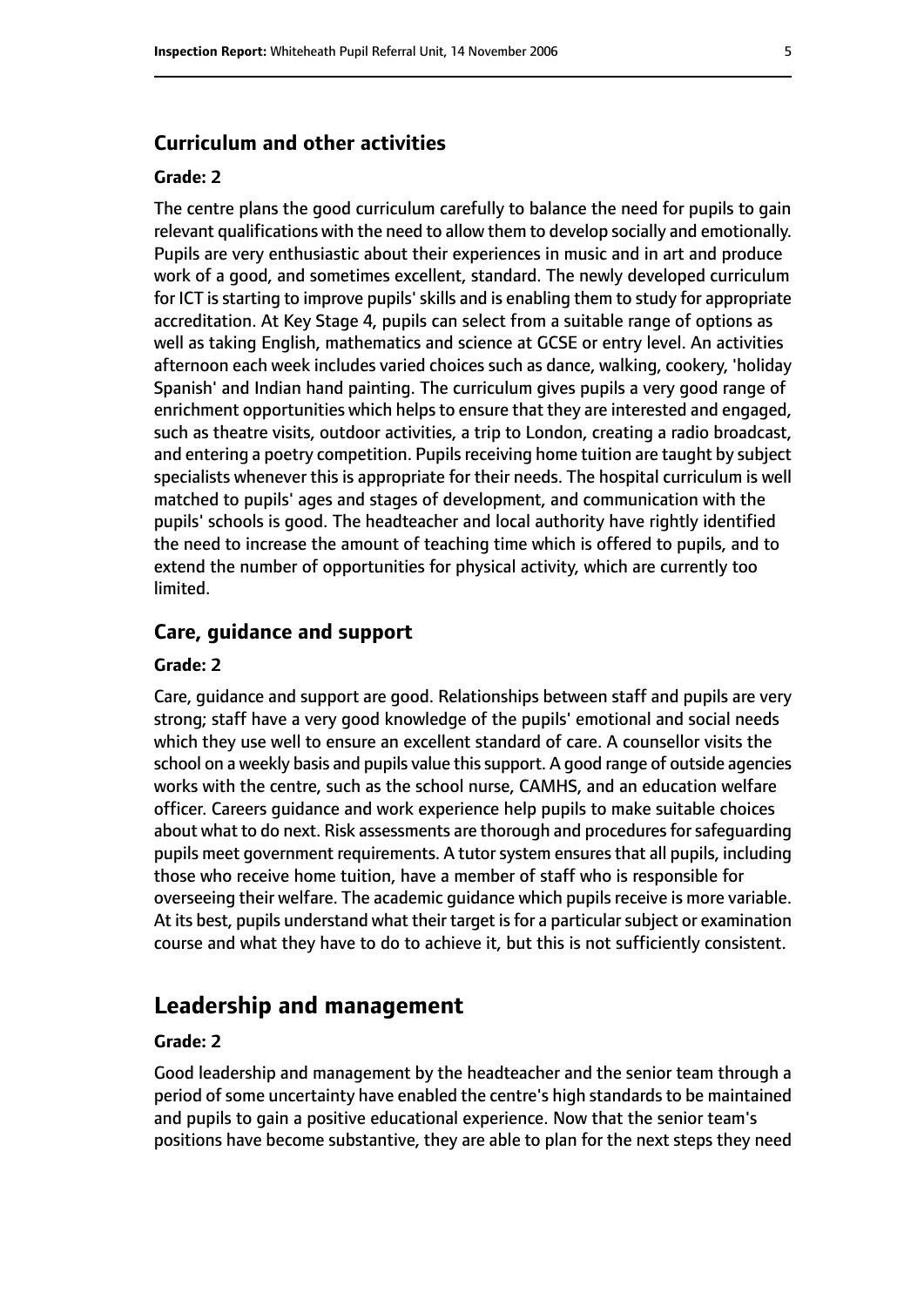to take: this process has already begun and they have a good understanding of how to improve further. Pupils were complimentary about the headteacher's knowledge of them as individuals and they value the fact that she regularly teaches them both for English and during the activities afternoons. The local authority has improved its systems for managing its pupil referral unit (PRU) provision, including Whiteheath, and, importantly, the centre is now receiving regular visits and support both from the line manager of the PRU service and from a school improvement adviser. The management committee has also improved in the last year. The chair has a clear understanding of the committee's role and spends time visiting the centre. Regular reports from the headteacher have begun to allow the committee to provide a good level of challenge and support.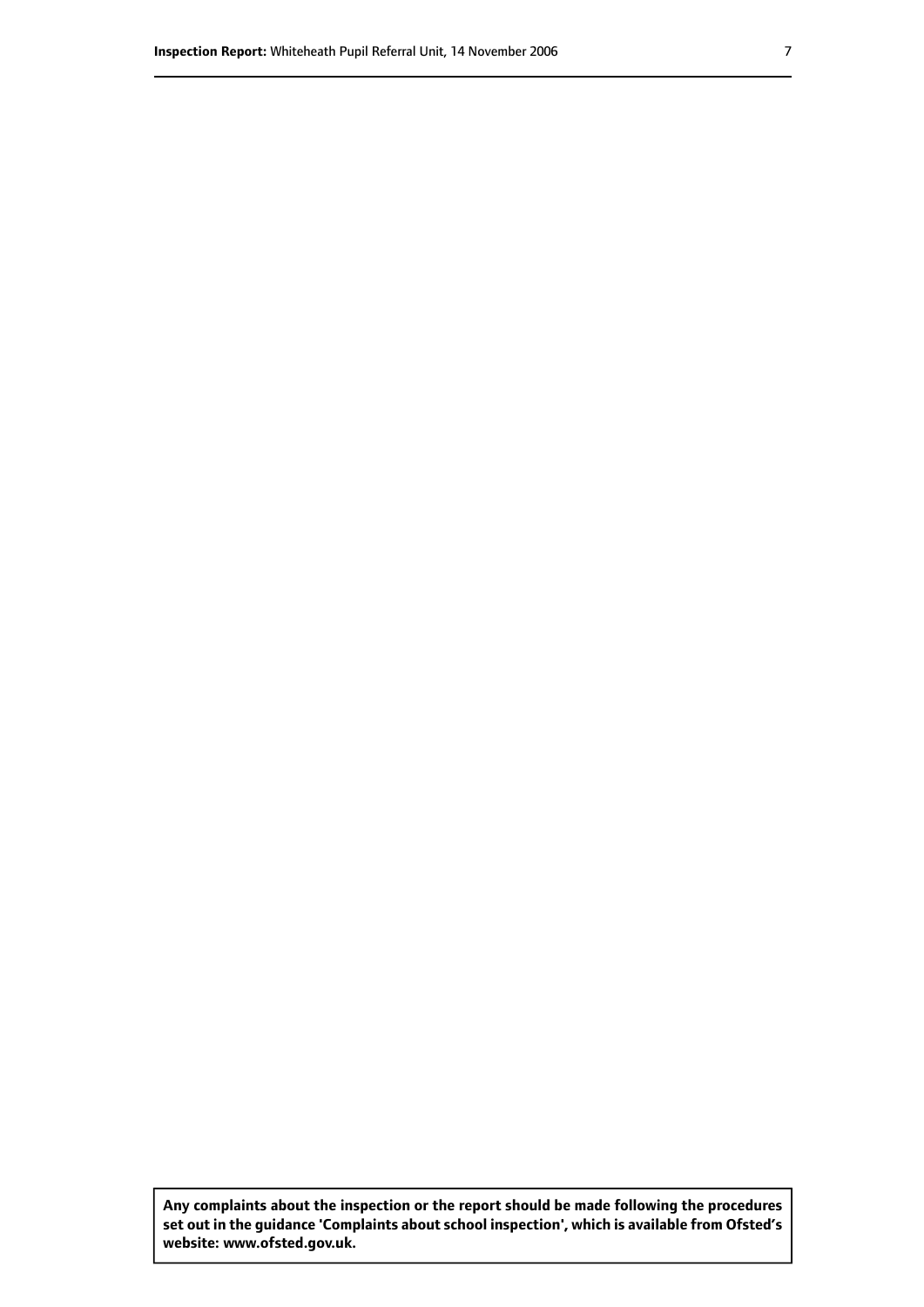# **Inspection judgements**

| Key to judgements: grade 1 is outstanding, grade 2 good, grade 3 satisfactory, and grade 4 | School  |
|--------------------------------------------------------------------------------------------|---------|
| inadeauate                                                                                 | Overall |

# **Overall effectiveness**

| How effective, efficient and inclusive is the provision of education, integrated<br>care and any extended services in meeting the needs of learners? |     |
|------------------------------------------------------------------------------------------------------------------------------------------------------|-----|
| How well does the school work in partnership with others to promote learners'<br>well-being?                                                         |     |
| The effectiveness of the school's self-evaluation                                                                                                    |     |
| The capacity to make any necessary improvements                                                                                                      |     |
| Effective steps have been taken to promote improvement since the last<br>inspection                                                                  | Yes |

## **Achievement and standards**

| How well do learners achieve?                                                                               |  |
|-------------------------------------------------------------------------------------------------------------|--|
| The standards <sup>1</sup> reached by learners                                                              |  |
| How well learners make progress, taking account of any significant variations between<br>groups of learners |  |
| How well learners with learning difficulties and disabilities make progress                                 |  |

# **Personal development and well-being**

| How good is the overall personal development and well-being of the<br>learners?                                  |  |
|------------------------------------------------------------------------------------------------------------------|--|
| The extent of learners' spiritual, moral, social and cultural development                                        |  |
| The behaviour of learners                                                                                        |  |
| The attendance of learners                                                                                       |  |
| How well learners enjoy their education                                                                          |  |
| The extent to which learners adopt safe practices                                                                |  |
| The extent to which learners adopt healthy lifestyles                                                            |  |
| The extent to which learners make a positive contribution to the community                                       |  |
| How well learners develop workplace and other skills that will contribute to<br>their future economic well-being |  |

# **The quality of provision**

| How effective are teaching and learning in meeting the full range of the<br>learners' needs?          |  |
|-------------------------------------------------------------------------------------------------------|--|
| How well do the curriculum and other activities meet the range of needs<br>and interests of learners? |  |
| How well are learners cared for, guided and supported?                                                |  |

 $^1$  Grade 1 - Exceptionally and consistently high; Grade 2 - Generally above average with none significantly below average; Grade 3 - Broadly average to below average; Grade 4 - Exceptionally low.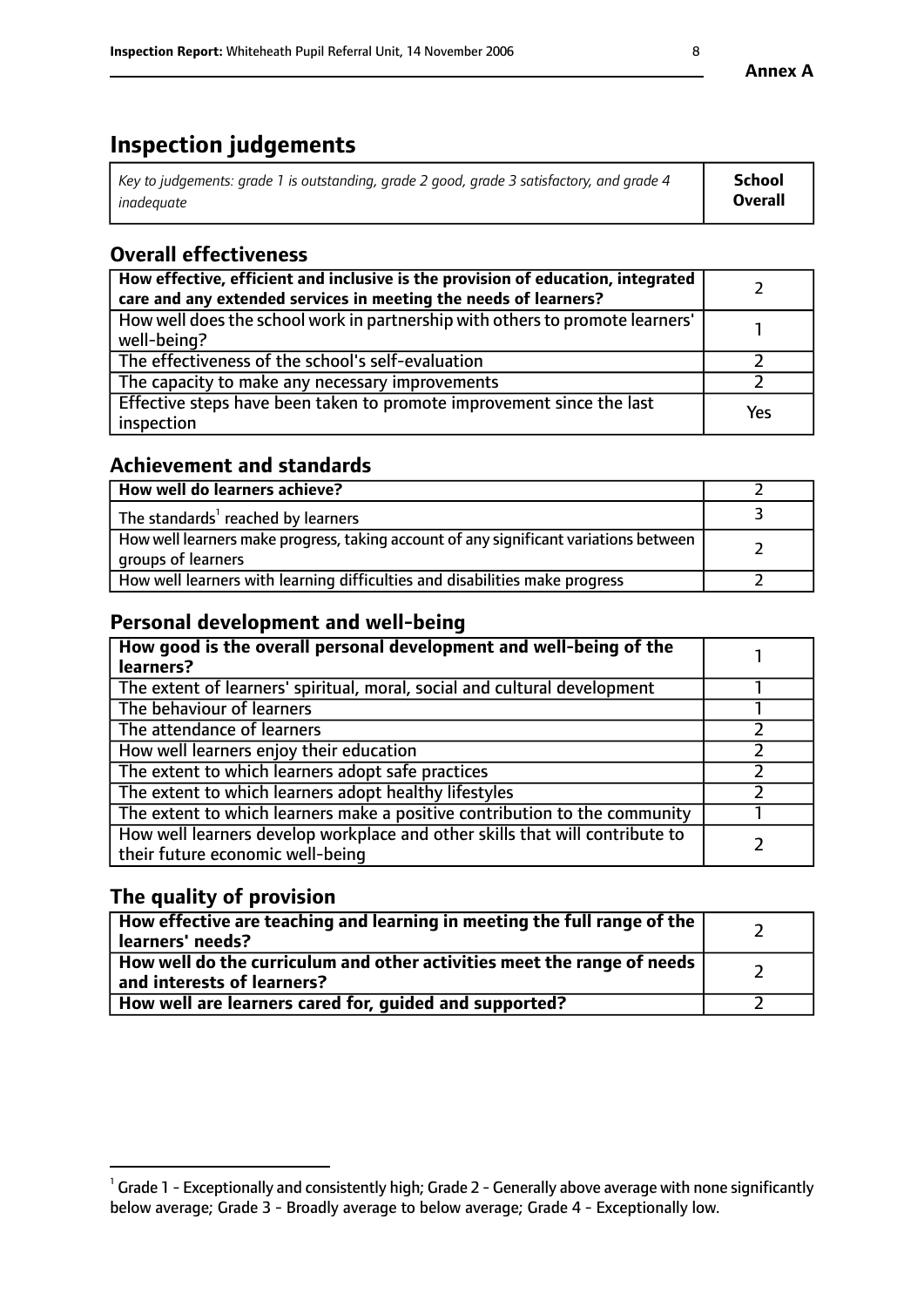# **Leadership and management**

| How effective are leadership and management in raising achievement<br>and supporting all learners?                                              |               |
|-------------------------------------------------------------------------------------------------------------------------------------------------|---------------|
| How effectively leaders and managers at all levels set clear direction leading<br>to improvement and promote high quality of care and education |               |
| How effectively performance is monitored, evaluated and improved to meet<br>challenging targets                                                 | $\mathcal{L}$ |
| How well equality of opportunity is promoted and discrimination tackled so<br>that all learners achieve as well as they can                     |               |
| How effectively and efficiently resources, including staff, are deployed to<br>achieve value for money                                          | $\mathcal{P}$ |
| The extent to which governors and other supervisory boards discharge their<br>responsibilities                                                  |               |
| Do procedures for safequarding learners meet current government<br>requirements?                                                                | Yes           |
| Does this school require special measures?                                                                                                      | No            |
| Does this school require a notice to improve?                                                                                                   | <b>No</b>     |